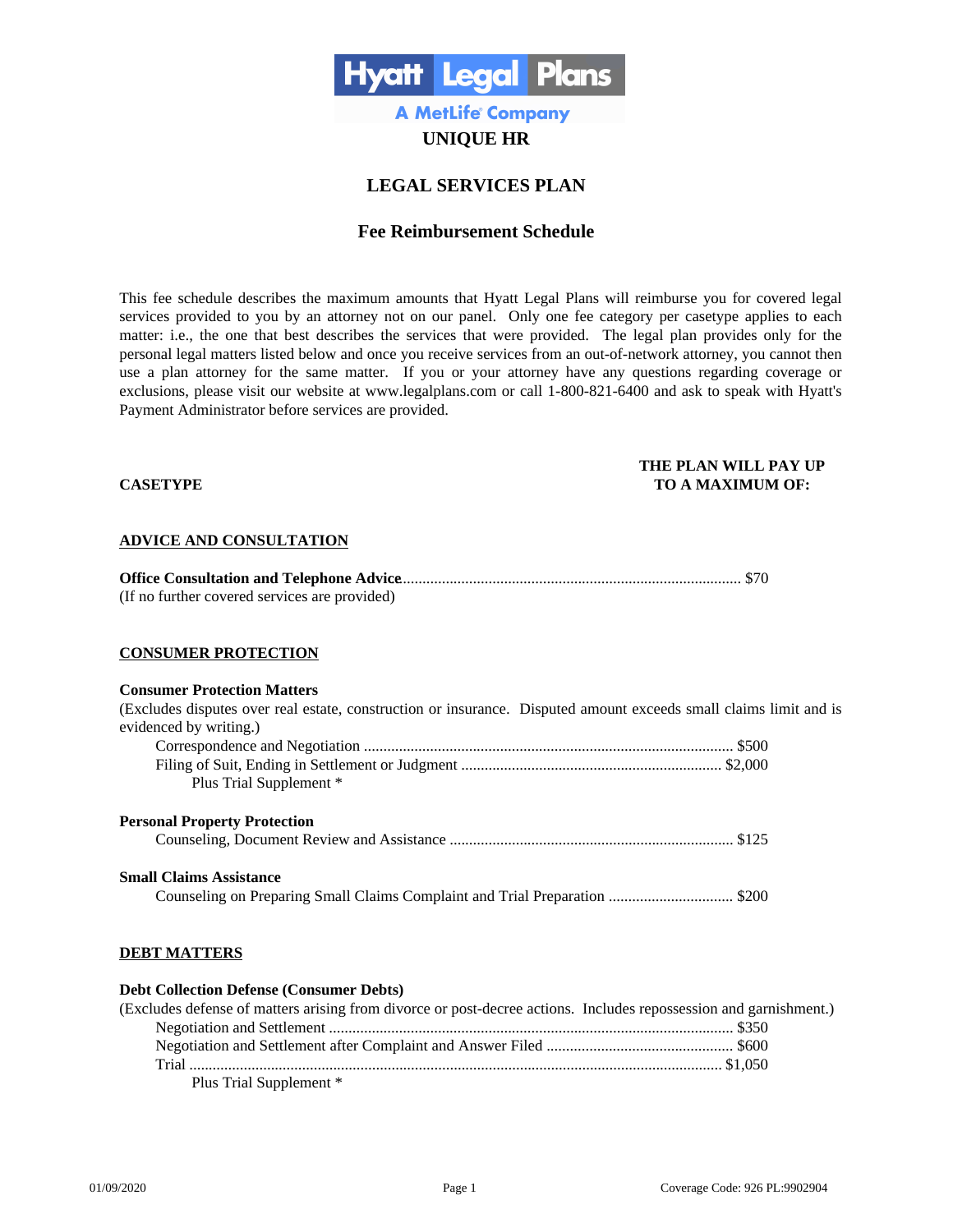| <b>Debt Collection Defense (Foreclosures)</b>  |  |
|------------------------------------------------|--|
|                                                |  |
|                                                |  |
|                                                |  |
| Plus Trial Supplement *                        |  |
|                                                |  |
| <b>Personal Bankruptcy or Wage Earner Plan</b> |  |
|                                                |  |
|                                                |  |
| <b>Tax Audits</b>                              |  |
|                                                |  |
|                                                |  |

## **DEFENSE OF CIVIL LAWSUITS**

## **Administrative Hearing Representation and Incompetency Defense**

| (Excludes defense of matters arising from divorce, post-decree actions or other family law matters.) |  |
|------------------------------------------------------------------------------------------------------|--|
|                                                                                                      |  |
|                                                                                                      |  |
| Plus Trial Supplement *                                                                              |  |

## **Civil Litigation Defense**

| (Excludes defense of matters arising from divorce, post-decree actions or other family law matters.) |  |
|------------------------------------------------------------------------------------------------------|--|
|                                                                                                      |  |
|                                                                                                      |  |
| Plus Trial Supplement *                                                                              |  |

## **DOCUMENT PREPARATION**

| Elder Law Matters (Counseling and document review of only documents pertaining to the |  |
|---------------------------------------------------------------------------------------|--|
|                                                                                       |  |
|                                                                                       |  |
|                                                                                       |  |

## **FAMILY LAW**

| <b>Adoption and Legitimization</b> |  |
|------------------------------------|--|
|                                    |  |
|                                    |  |
| Plus Trial Supplement*             |  |

## **Guardianship or Conservatorship**

| Plus Trial Supplement* |  |
|------------------------|--|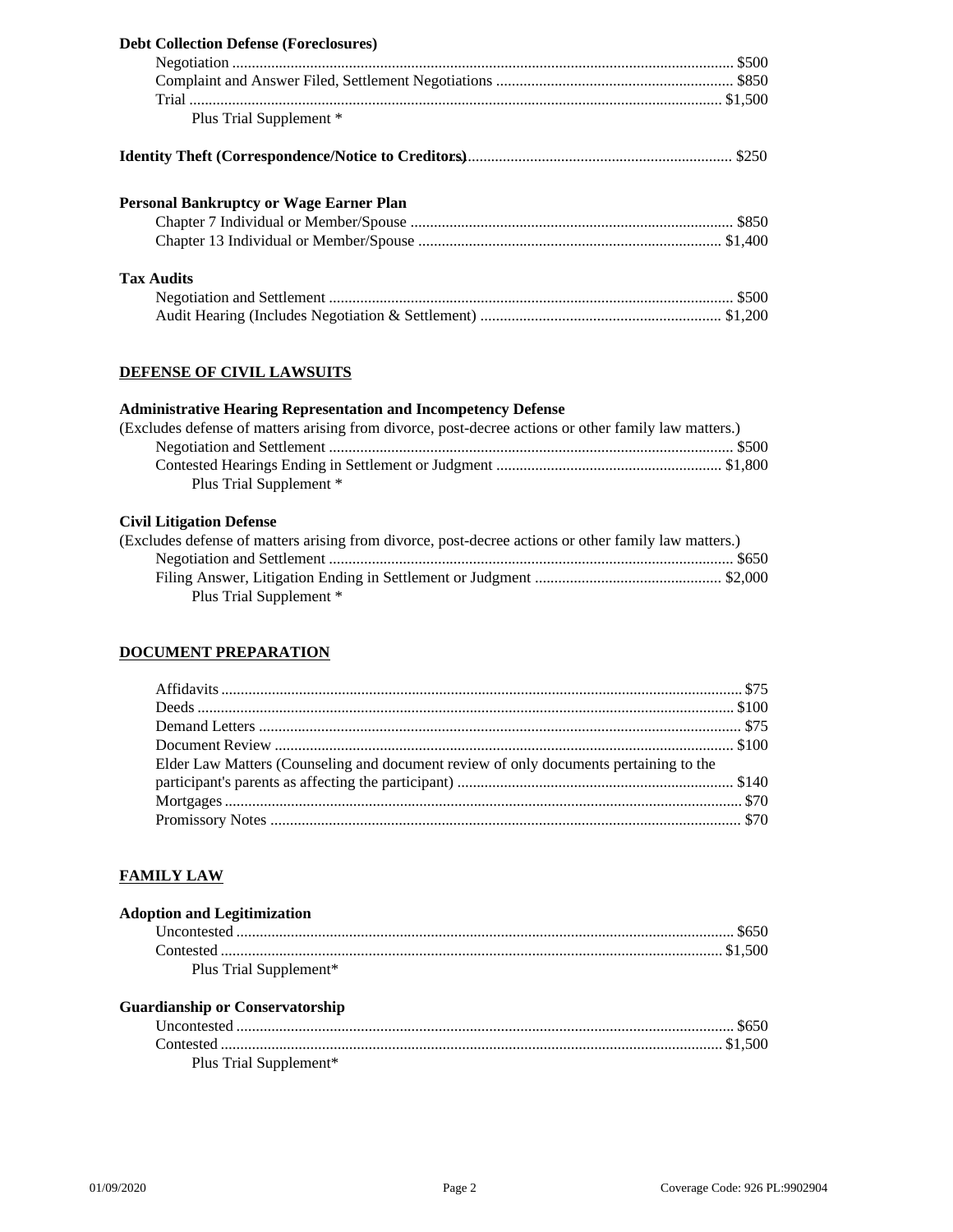| Protection from Domestic Violence (Available to Eligible Plan Member only)                                        |  |
|-------------------------------------------------------------------------------------------------------------------|--|
| <b>IMMIGRATION</b>                                                                                                |  |
| <b>Immigration Assistance</b>                                                                                     |  |
| <b>REAL ESTATE MATTERS</b>                                                                                        |  |
| <b>Boundary or Title Disputes (Primary Residence)</b>                                                             |  |
|                                                                                                                   |  |
|                                                                                                                   |  |
| Plus Trial Supplement *                                                                                           |  |
|                                                                                                                   |  |
| <b>Eviction and Tenant Problems (Primary Residence - Tenant only)</b>                                             |  |
|                                                                                                                   |  |
| Plus Trial Supplement *                                                                                           |  |
|                                                                                                                   |  |
| (Applies only to attorney who represents the plan member, not the attorney representing the lending institution.) |  |
|                                                                                                                   |  |
|                                                                                                                   |  |
| (Applies only to attorney who represents the plan member, not the attorney representing the lending institution.) |  |
|                                                                                                                   |  |
| <b>Property Tax Assessments (Primary Residence)</b>                                                               |  |
|                                                                                                                   |  |
| Plus Trial Supplement *                                                                                           |  |
|                                                                                                                   |  |
| (Applies only to attorney who represents the plan member, not the attorney representing the lending institution.) |  |
|                                                                                                                   |  |
| (Applies only to attorney who represents the plan member, not the attorney representing the lending institution.) |  |
|                                                                                                                   |  |
| (Applies only to attorney who represents the plan member, not the attorney representing the lending institution.) |  |
|                                                                                                                   |  |
| (Applies only to attorney who represents the plan member, not the attorney representing the lending institution.) |  |
| <b>Security Deposit Assistance</b>                                                                                |  |
| Counseling on Preparing Small Claims Complaint and Trial Preparation  \$150                                       |  |
|                                                                                                                   |  |